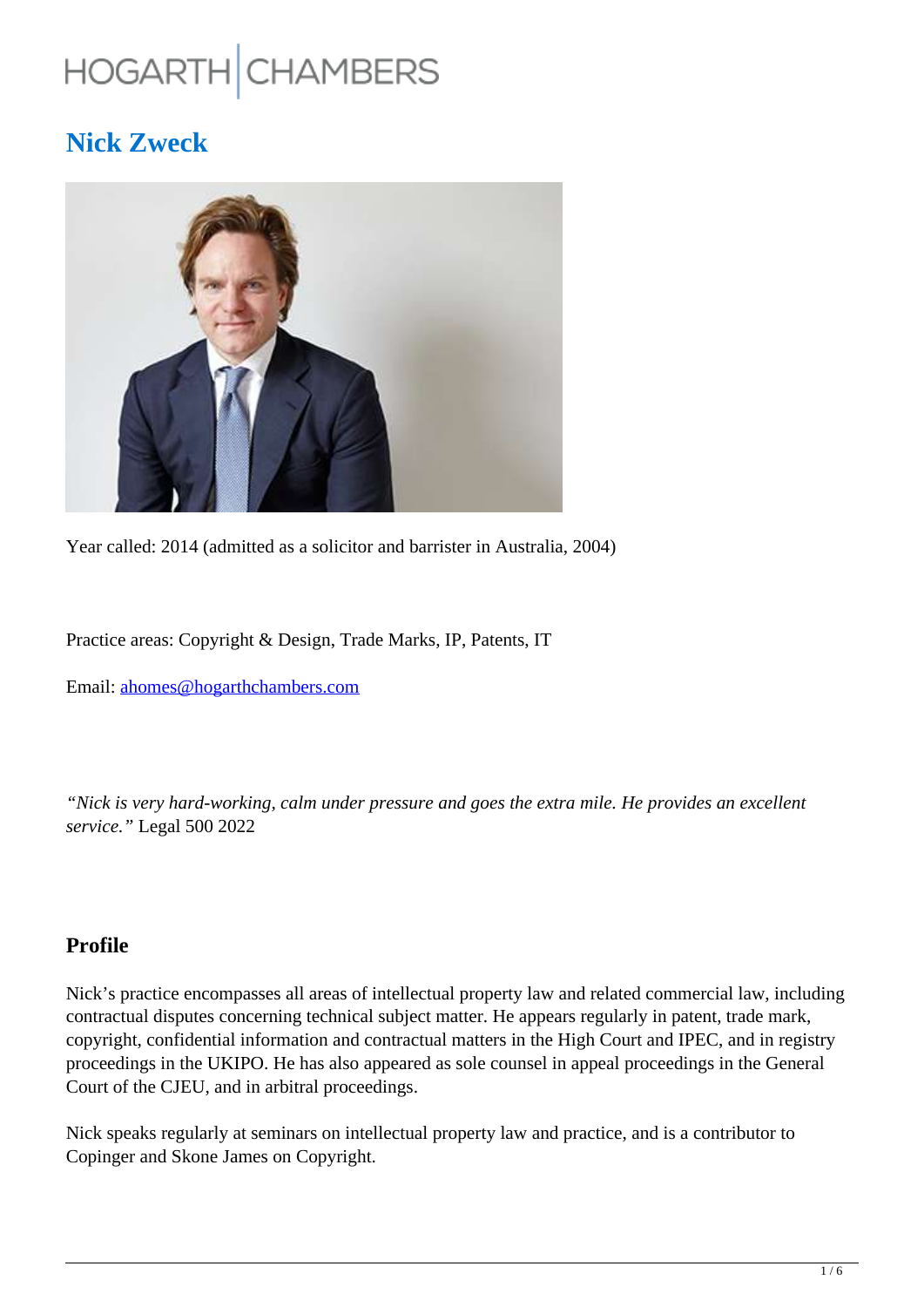Before coming to the Bar, Nick accumulated over a decade of experience as an IP litigation solicitor specialising in patent litigation at several leading intellectual property firms in London, where he worked on and managed a number of leading cases. He therefore brings with him a wealth of legal experience and commercial understanding, having worked closely with solicitor teams, experts and clients on all aspects of the litigation process, from pre-action strategic planning to trial or settlement.

Nick has handled patent cases across a wide range of technical fields, including mobile telecommunications, life sciences, consumer electronics, video compression, subsea oil wells, fracking and X-ray scanning. He has particular experience of large-scale disputes with a multijurisdictional element.

Nick started his career in Australia, where he qualified as a barrister and solicitor after completing an associateship with the Hon. Justices O'Loughlin and Selway of the Federal Court of Australia. While practising in Australia, Nick appeared regularly in the Federal Court of Australia and the Supreme Court of Victoria.

# **Directory & Testimonial Quotes**

# **Legal 500 2022 Intellectual Property:** *"Nick is very hard-working, calm under pressure and goes the extra mile. He provides an excellent service."*

## **Cases**

## **Patents**

**BASF Corporation v Carpmaels & Ransford [2021] EWHC 2899 (Ch)** – junior counsel in successful defence of claim by BASF for \$1 billion in damages flowing from a missed European Patent Office appeal filing in respect of a BASF patent covering diesel particulate filters. 16-day High Court trial led by John Wardell QC and Henry Ward. The case covered various duty of care, causation and quantum issues, and in also traversed the strength from a validity perspective of the patents in question

**Renaissance Technologies v Comptroller General of Patents [2021] EWHC 2113 (Ch) – Appeal to** the High Court from a decision of the UKIPO excluding a fintech patent relating to synchronous electronic trading from patentability on the grounds of the software and business method subject exclusions. Appeared as sole counsel.

**Trailerlogic v Roftek IP-2021-000116** – Sole counsel in patent infringement proceedings concerning collapsible cadaver racks.

**Emson v Hozelock [2020] EWCA Civ 871; [2019] EWHC 991 (Pat) – junior counsel for Defendant /** Counterclaimant in Patents Court trial and Court of Appeal in case concerning expandable garden hoses. Revocation of patent previously held valid by the High Court under the same prior art attack. Issues in the case also included novel prior use arguments and a "Formstein" type defence.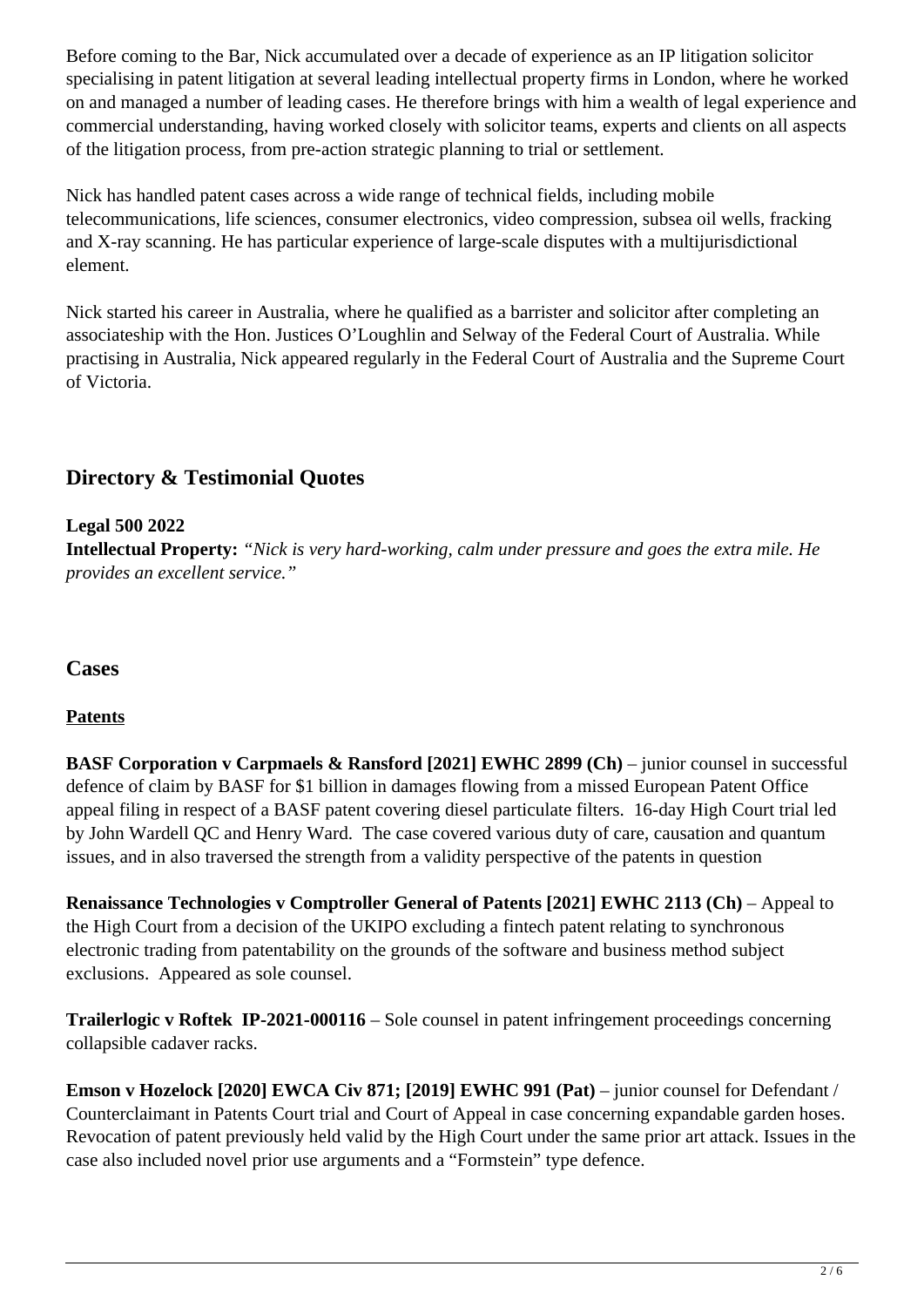**Tanks and Pipeworks – IP-2020-0073** – junior counsel for Claimant in patent infringement action concerning fibreglass coatings for underground petroleum tanks

**Anthony Waithe v Dyson Technology Ltd [2019] EWHC 1114 (Ch)** – sole counsel for the successful Respondent in an appeal to the Patents Court from entitlement proceedings in the UKIPO concerning patents relating to Dyson's Supersonic hairdryer.

#### *As a solicitor*

**American Science & Engineering v Rapiscan Systems** – trial of Patents Court action involving infringement and validity of a patent relating to mobile X-ray backscatter security scanning.

**Starsight Telecast & Ors ("Rovi") v Virgin Media** – Patents Court litigation involving eight patents relating to cable television technology.

**HTC v Apple** – expedited trial of validity and infringement of four patents relating to Apple's graphical user interfaces.

**Apple v Nokia** – large-scale Patents Court litigation involving a large number of Apple and Nokia patents in relation to graphical user interfaces and object-oriented software for mobile phone applications, and mobile phone hardware.

**Hospira v Amgen** – revocation action in the Patents Court in relation to Amgen patents concerned with pegylated therapeutic glycoproteins.

**Koninklijke Philips Electronics v Alba Plc and Amino Communications** – large Patents Court actions relating to "MPEG-2" video compression technology.

**Nokia v InterDigital Technology Corporation and InterDigital Technology Corporation v Nokia** – novel Patents Court actions relating to the "essentiality" of a large number of Nokia and InterDigital patents to various ETSI telecommunications standards. The first of these disputes also went to the Court of Appeal on the question of the English Court's jurisdiction to grant negative declaratory relief.

**FMC Technologies v Vetco Gray** – infringement and revocation actions relating to subsea oil well technology.

#### **Trade marks and passing off**

**E-Accounting Solutions t/a AdvanceTrack v Global Infosys IL-2021-BHM-000001** – Sole counsel acting for the Claimant in High Court trade mark infringement proceedings concerning alleged infringement in Google ad words

**Purity Hemp Company v The Stockroom (Kent) [2021] – Appeal to the Appointed person from** Hearing Officer's decision upholding opposition to Purity Hemp Company's mark. Appeared for the Appellant. Decision pending.

**Thomson Environmental Consultants trade mark (O-828-21)** – Appeared as sole counsel successfully resisting cancellation application in the UKIPO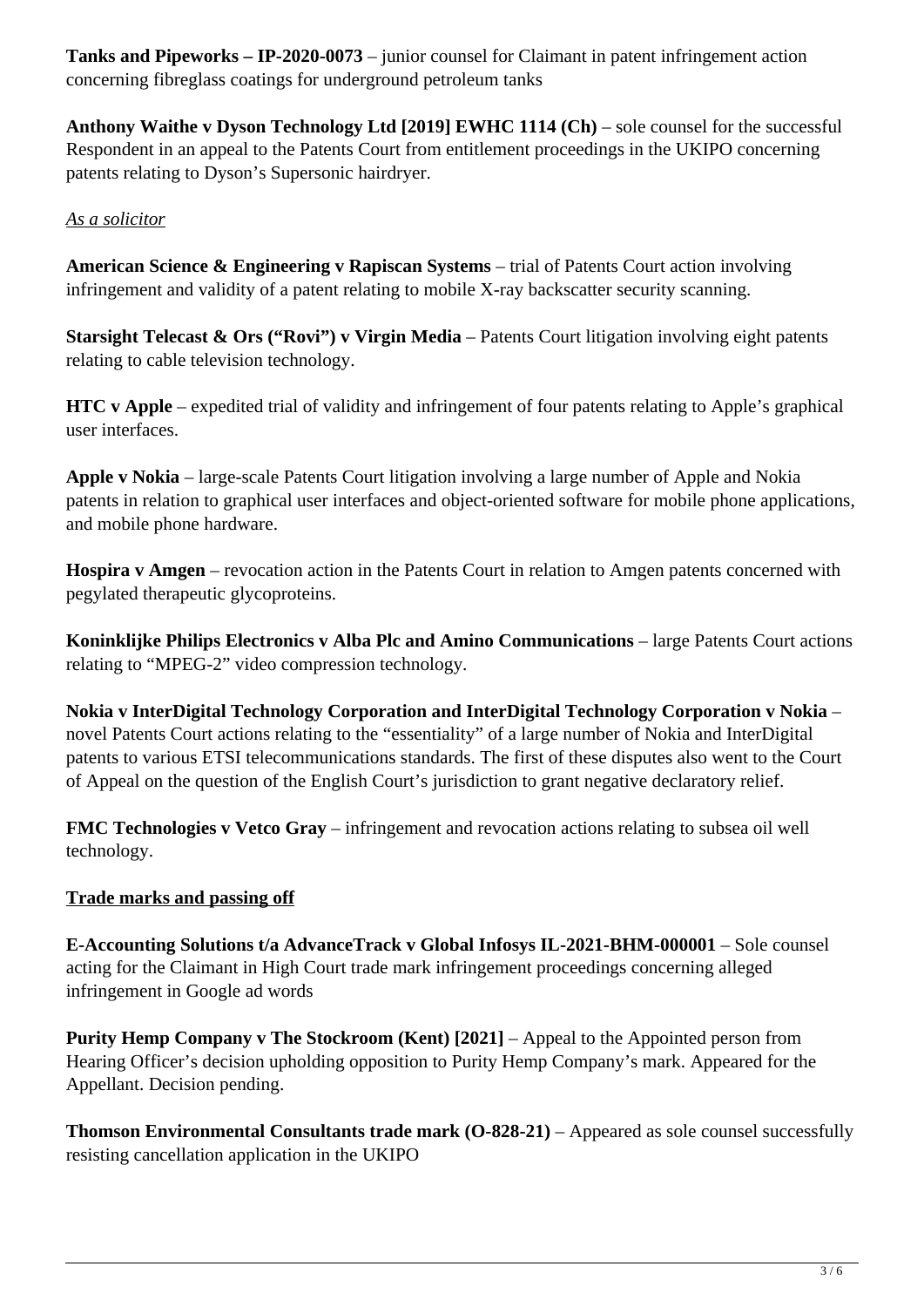**GNS Gesellshaft für Nuklear-Service MbH v General Nuclear System Limited IP-2020-000147** – sole counsel for the Defendant in trade mark and passing off action in the IPEC. Case concerned interesting issues of whether use for nuclear regulatory purposes amounted to trade mark use "in the course of trade".

**Vans v Primark Stores IL-2019-00014** – junior counsel for the Claimants, Vans, in High Court trade mark infringement case concerning various trade marks in respect of Vans' "Old Skool" trainer – settled shortly before trial in mid-2020.

**Glaxo Wellcome UK Limited (t/a Allen & Hanburys) v Glenmark Pharmaceuticals Europe (2019-2020)** – junior counsel in High Court trade mark infringement and invalidity proceedings in relation to shape trade marks.

**M.I. Industries Inc. v EUIPO, Cases T-287 and T-288, ECLI:EU:T:2019:640** – sole counsel for the intervenor resisting an appeal from the EUIPO to the General Court of the CJEU. The case concerned various relative grounds objections. Appeal dismissed.

**NXP v ID Management Systems [2019] EWHC 1902 (IPEC)** – sole counsel for the Defendant in trade mark infringement trial involving issues of parallel importation of ID cards.

**Tiny Rebel Club Tropicana trade mark (figurative) BL O-482-19** – sole counsel for the defendant in appeal to the Appointed Person acting for the craft brewing company Tiny Rebel i

**KLK Forte Industry Inc (t/a Honeypunch) v David Walter Hill (2019)** – sole counsel for the Claimant in IPEC trade mark invalidation proceedings.

**Made.com Design v Made Clo (2019-2020)** – sole counsel for the Defendant in IPEC trade mark infringement proceedings.

**JAM JAR JIN trade mark (O-060-19)** – sole counsel for the successful Opponent in UKIPO opposition proceedings, appearing against Queen's Counsel.

**Ion IP Ltd v Donohue (O-746-18 and O-243-1)** – sole counsel for the applicant in an invalidation action before the UKIPO on bad faith grounds. Unusual case for featuring cross-examination before the UKIPO.

**Link Up Mitaka t/as thebigword v Language Empire [2018] EWHC 2633 (IPEC)** – sole counsel for the Claimant in trial of damages inquiry in IPEC trade mark infringement proceedings. Substantial damages award achieved based on inferences drawn from evidence given under cross-examination.

**Link Up Mitaka t/as thebigword v Language Empire [2018] EWHC 2728 (IPEC)** – sole counsel for the Claimant in first ever successful application to lift the IPEC costs cap entirely. First ever indemnity costs award for claimants in the IPEC.

**ANGEL's ENVY trade mark (O-334-18)** – sole counsel for the successful Respondent in an appeal to the Appointed Person, appearing against Queen's Counsel.

**Lifestyle Equities v Santa Monic Polo Club Ltd [2017] EWHC 3313 (Ch) [2018] F.S.R. 15** – junior counsel in trade mark infringement and passing off trial relating to various trade marks for "polo" type branded clothing.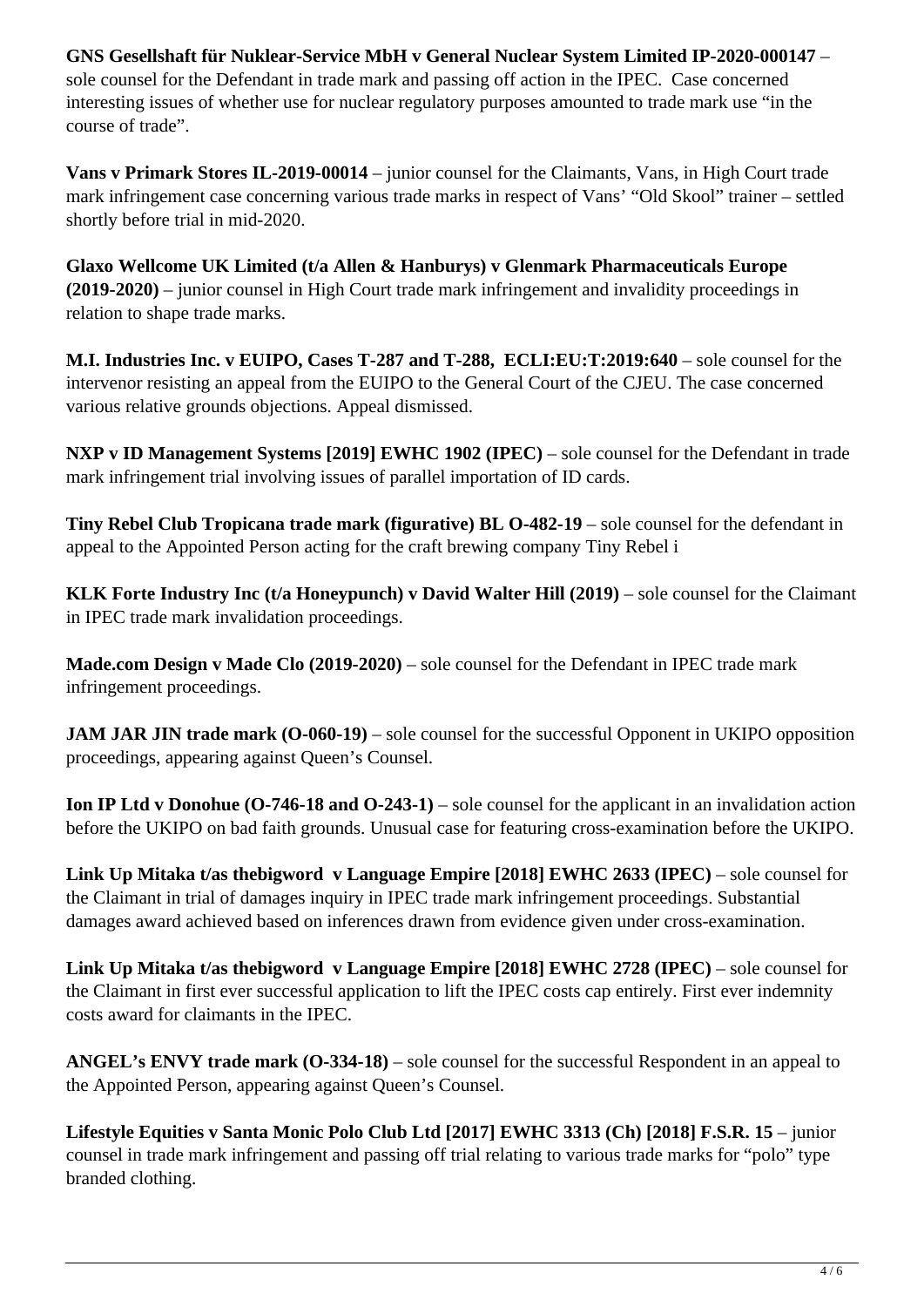**FIA v Gator Sports [2017] EWHC 3564 (Pat); [2017] EWHC 3620 (Ch)** – sole counsel for the Defendant in High Court trade mark infringement and passing off trial.

**Jaguar Land Rover v Bombardier Recreational Products [2016] EWHC 3266 (Ch)** – trade mark infringement proceedings relating to the use of the name "Defender" on off-road vehicles, assisting Michael Hicks as a pupil.

## **Copyright / IT**

**Twentieth Century Fox Film Corporation v Cyclone Events Ltd (2019)** – sole counsel for the Defendants in copyright infringement claim relating to the musical "The Greatest Showman". Successful application to transfer the matter from the High Court to the IPEC, appearing against Queen's Counsel.

**Digitop Limited v Vocal Star Limited (2018)** – sole counsel for Claimant in IPEC copyright infringement proceedings re album cover artwork.

**Noel Starbuck v Patsystems (UK) [2017] EWHC 397 (IPEC)** – junior counsel in trial of copyright ownership and infringement proceedings relating to software for use in a financial trading system.

#### **Designs**

**Lutec v Cascade Holdings [2021] EWHC 1936 (IPEC)** – sole counsel in trial of registered design infringement in respect of outdoor lighting designs.

**Ginger Ray Limited v Aldi Stores (2019-2020)** – sole counsel for the Claimant in IPEC case concerning, amongst other things, issues of unregistered design infringement and subsistence.

**Tutti Frutti Direct Limited v Kooltrade Limited (2019)** – sole counsel for the Claimant in IPEC Community and UK registered and unregistered design infringement proceedings.

**Hilo Roof Company v Lowlife Limited & Lowlife Products (2018)** – sole counsel for the Defendant in IPEC small claims track unregistered design proceedings.

**Acorn v Grays (2017-2018)** – sole counsel for the Defendant in IPEC case concerning, amongst other things, issues of registered design infringement and subsistence.

#### **Confidential information**

**Anthony Waithe v Dyson Technology Ltd (2019-2020)** – sole counsel for the Defendant in High Court proceedings concerning alleged breaches of confidence related to Dyson's Supersonic hairdryer technology. Trial pending.

**Wilson v OVH Limited (2019)** – sole counsel for the Defendant in unusual case involving allegations of GDPR breaches by server "infrastructure as a service" provider. Successful strike-out application.

#### *As a solicitor*

**Confidential** – advising on and acting in a high value UK dispute relating to the use of confidential information relating to low latency trading systems in the financial services industry.